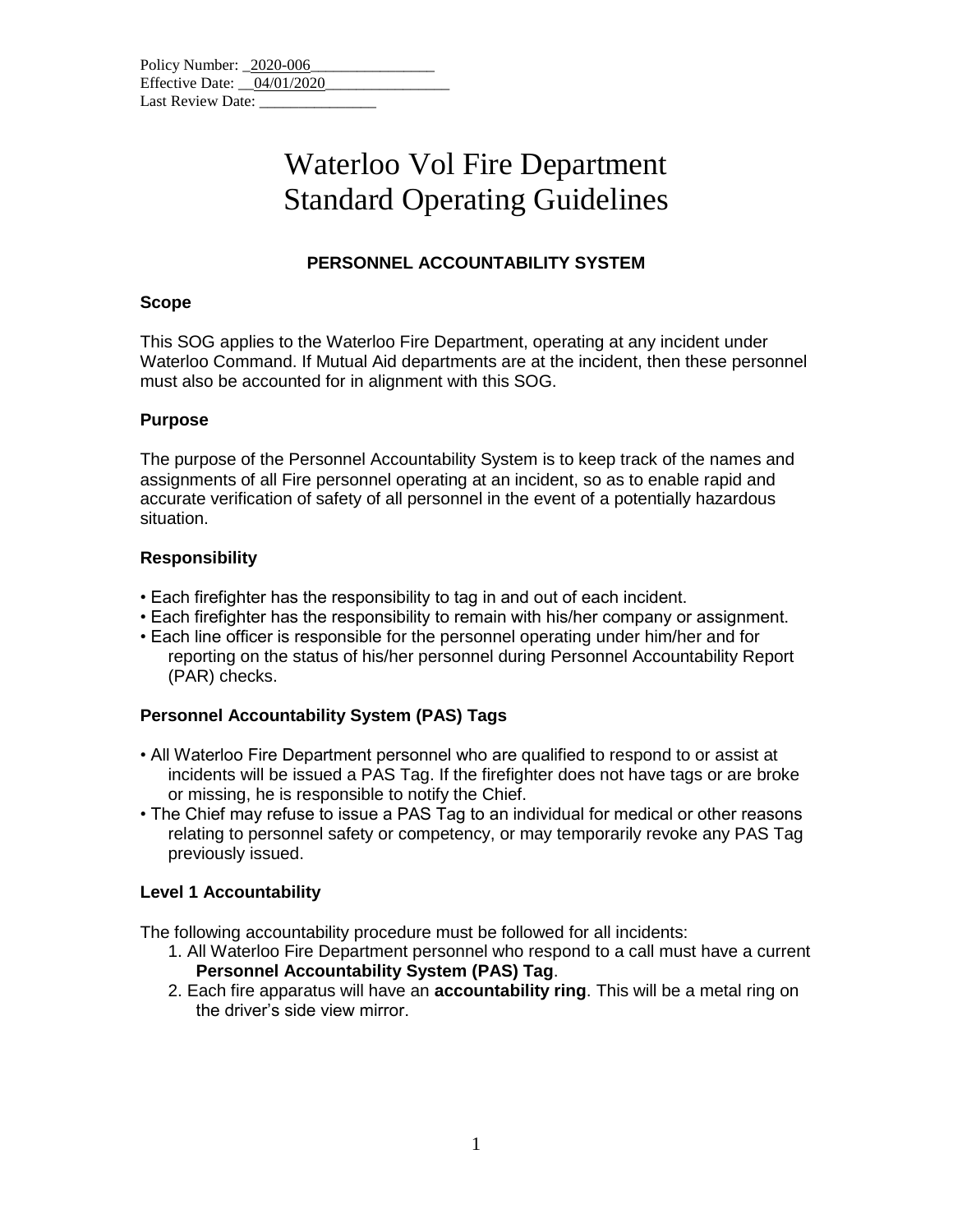| Policy Number: 2020-006    |  |  |  |
|----------------------------|--|--|--|
| Effective Date: 04/01/2020 |  |  |  |
| Last Review Date:          |  |  |  |

# Waterloo Vol Fire Department Standard Operating Guidelines

- 3. All responders must "**tag in**" when they first arrive at the scene by clipping their PAS Tag to the accountability ring in the first responding apparatus or as designated by the Incident Commander.
- 4. The **Incident Commander (IC)** must maintain an awareness of location and function of all personnel under their command at the incident.
- 5. The IC may at any time escalate the incident to a **Level 2 Accountability** status.
- 6. When released by Command, all responders must "**tag out**" by retrieving their PAS Tag. If an apparatus departs while other responders are still on the scene, IC or their designee will remove tags of responders still on-scene from that vehicle's accountability ring. Remaining responders will retrieve their tags as they are released.
- 7. At the conclusion of the incident, the Incident Commander will verify that all responders are accounted for by ensuring that all PAS Tags have been retrieved from the accountability ring(s), or by confirming the safety of the owners of any remaining tags.
- 8. **Mutual Aid** fire or EMS resources may either maintain accountability for their responders using their department's system, or may attach their PAS Tags to the appropriate Waterloo rings.

### **Level 2 Accountability**

The Incident Commander may designate any incident as "Level 2 Accountability". Level 2 Accountability should be implemented, at the judgment of the IC, for large or hazardous incidents such as:

- Structure fire
- Brush fire
- Incident with multiple teams / locations
- Mutual aid
- Mass Casualty Incident (MCI)
	- 1. The **Incident Commander** will take the following actions upon designating an incident as Level 2 Accountability:
	- a. Appoint an **Accountability Officer**.
	- b. Define the **accountability sector** ("area of operation") where Level 2 Accountability will apply.
- 2. The **Accountability Officer** will stage by the operations officer and:
- a. Maintain an **Accountability Board** or Log.
- b. Collect the accountability rings from firefighters
- c. Maintain accountability for all personnel in the accountability sector (including **Mutual Aid** responders).